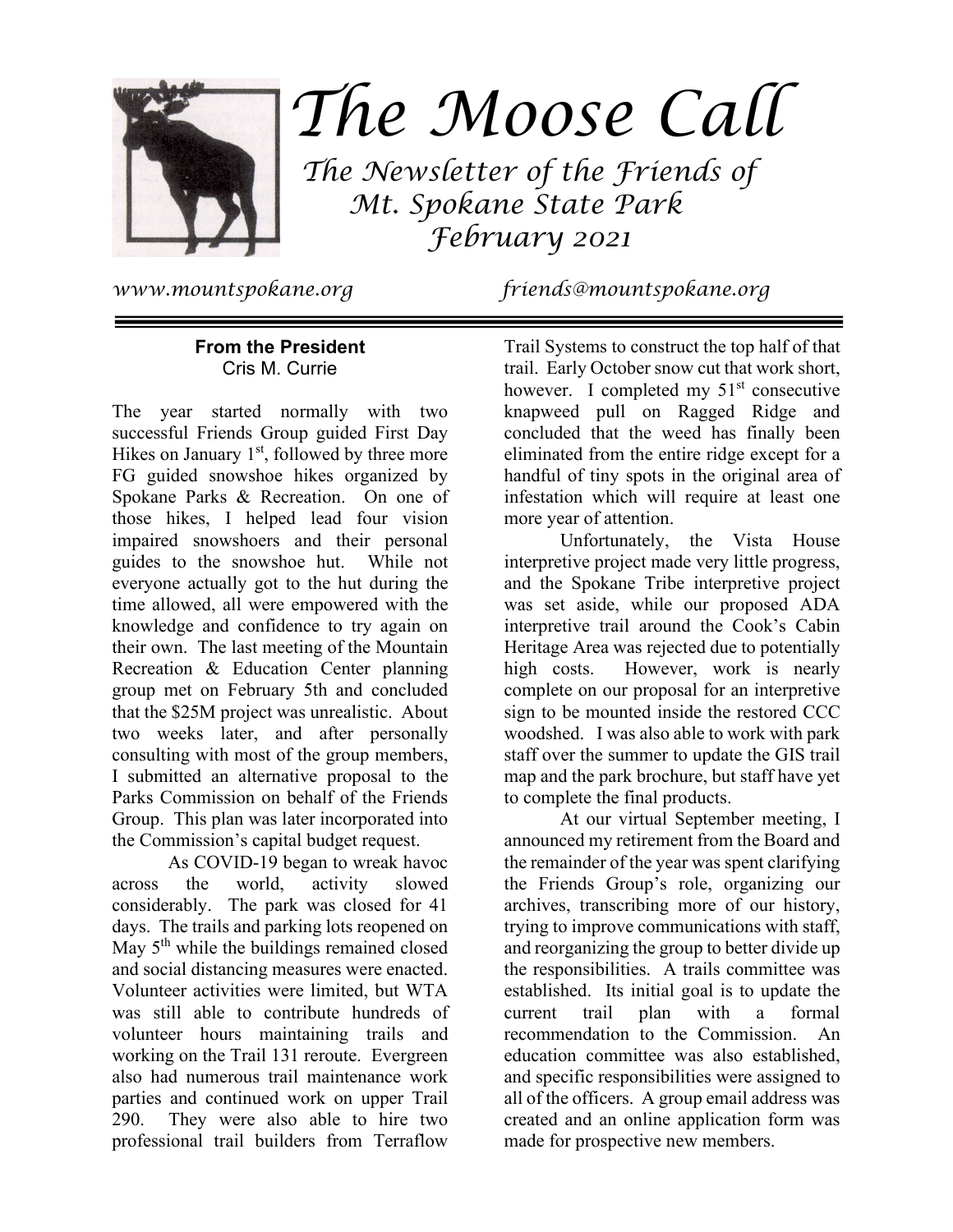# **A Retrospective**

When I volunteered to serve as Chair of the newly appointed Mt. Spokane State Park Advisory Committee (AC) on May 25, 1995, I had no idea I would be leading the group for almost 26 years! I was already passionate about Mt. Spokane, and I was half way through a Masters in Conflict Resolution at Antioch University. Since the purpose of the group was essentially to resolve conflicts through a consensus process, and since I was the only one who knew how to run a consensus process, I figured I may as well try to broaden my experience with the skills. I had also recently "retired" from my position as founder and co-director of the Dispute Resolution Center of Spokane County, where I conducted and promoted mediation sessions. And, I had plenty of time and youthful energy to devote. I also had three years of experience as president of the Washington Mediation Association.

 The AC had been formed to advise the state on how to manage Mt. Spokane State Park after its rather disastrous attempt to classify most of the land as Natural Forest Area. This would have effectively terminated any further recreational development other than for hiking. The AC was also given the task of facilitating the formation of a separate, nonprofit Friends Group (FG) to raise \$100,000 in matching funds for a park master planning process. A separate group was needed because advisory committees are not permitted to raise money, but the Commission wanted to maintain control over who served on the group providing them with advice. It would have had no such control if only a Friends Group had been created in the beginning. The Friends Group was formed in August and received its tax-exempt status a year later.

 The two-group arrangement and the fundraising assignment were both quite problematic. It was very difficult to recruit members for the FG, because the real action was in the AC. It also turned out that FG members needed the same information that the AC did and vice versa, so it made sense to attend each others' meetings. This led to

scheduling consecutive meetings on the same night, quickly giving up the unrealistic fundraising goal, then merging the two memberships and officers, and eventually dissolving the AC in 2013. It was then expected that the FG would continue to give advice, an expectation that has only marginally been fulfilled.

 So, how to sum up 26 years? It's no secret that I have played an outsized role in the work of the AC and FG. While a lot has been accomplished, my success with sharing the load and delegating has been rather limited. Obviously, that is about to change with my retirement this month. The FG Board has reorganized with the establishment of three important committees and job descriptions. It has also been involved in a process of redefining its role and improving communications with Parks staff. To further aid the transition, I have been busy writing summaries of all of our past and current projects and have organized and digitally collected together all meeting minutes, newsletters, and important documents, including the procedures for fulfilling our responsibilities to the federal government, the state, county, city, and others.

 During this process of looking back, I've put together the following list of our accomplishments. Our longest and most important project was assisting with land classification and drafting both the interim and final comprehensive trail plan and its addendum as part of the Master Facilities Plan of 2010. We were also instrumental in designating the snowmobile and snowshoeing trails and expanding the trail system for Nordic skiing. Funding, constructing, and maintaining the Snowshoe Hut was our second biggest project, along with securing the funding for a new vault toilet near the hut. Since 2000, we have worked on several trail rerouting and maintenance projects before turning most of that work over to WTA and Evergreen. We have created and published park maps and brochures since 2000, as well as various trail signs. We created a website for the free distribution of all manner of detailed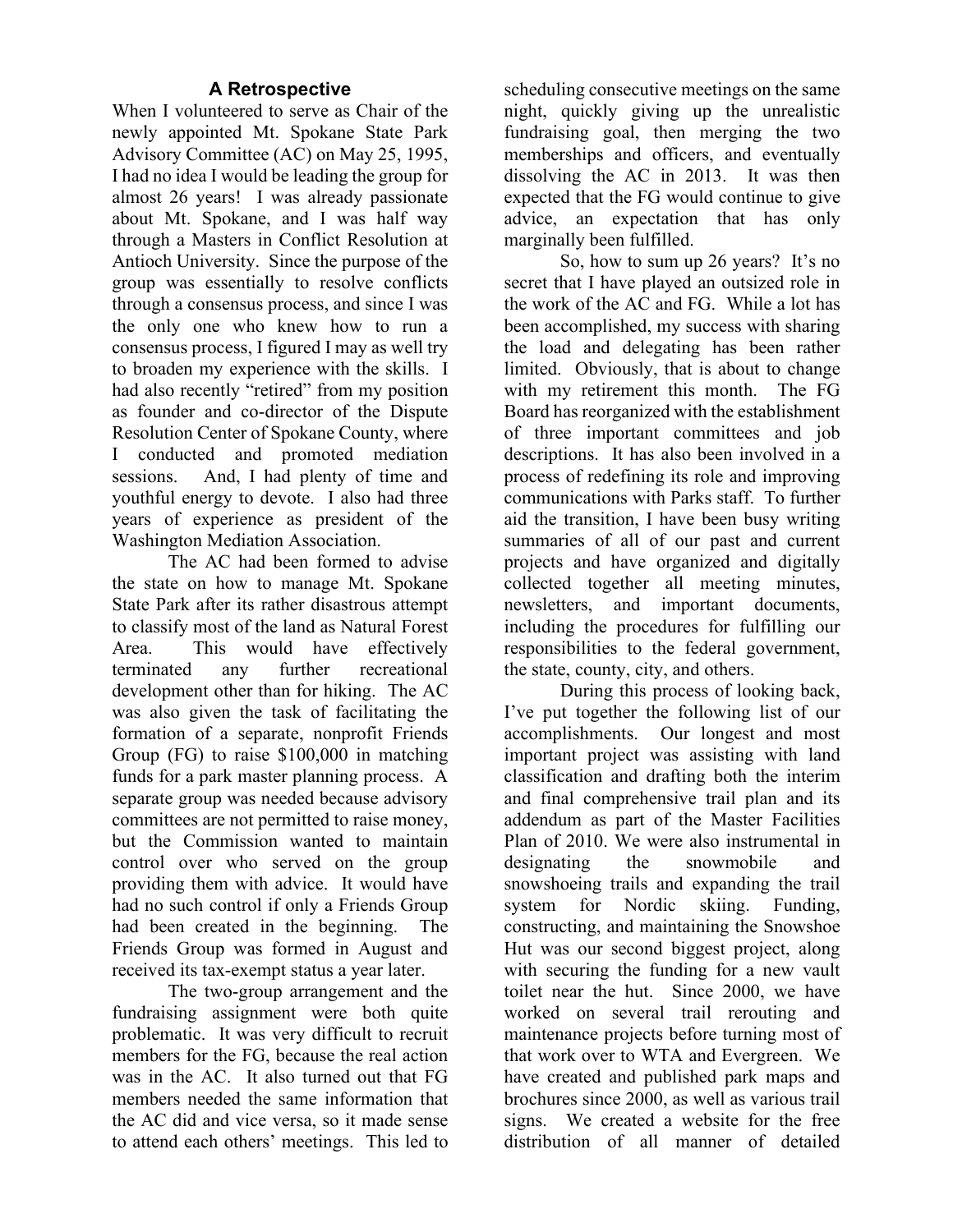information about the park. Annually for over 20 years we have worked on eliminating knapweed and illegal access from the Ragged Ridge Natural Area Preserve. We have created four interpretive signs with a fifth on the way. We published a unique 150 page guidebook for the park and the 250 page book on the unique history of Spokane skiing. We restored the CCC woodshed in the Cook's Cabin Heritage Area. We have provided park tours and interpretive services for Spokane Parks & Rec outings and other groups. We replaced an historic plaque on the Day Road. We have donated trail building tools, funding for a new CCC cabin roof, and emergency repairs for a Nordic groomer. We facilitated the construction and placement of two trailside log benches. We have published this annual newsletter. We have been a consistent advocate for balancing recreation with preservation, and for expanding the park's boundaries. And we have proposed a consensus-based Selkirk Lodge expansion plan, as well as recommendations for a Cook's Cabin interpretive trail, Vista House interpretation, and a tribute to the Spokane Tribe's history on the mountain.

### **Brad Retires and Jim Arrives**

After an incredibly productive (as detailed in my skiing history book) and stressful 16 year tenure as Mt. Spokane Ski & Snowboard Park's general manager, Brad McQuarrie and his wife Brenda are finally getting their much deserved time off. When last heard from they were living on a boat, heading north out of Portland.

 Jim van Loben Sells became the new GM in July with a new management team. Jim is also the owner of Arbor Crest Winery, but has gradually shifted management of the winery to others so he can devote full time to his other great love of skiing. Apparently, his new job happened suddenly and unexpectedly, but so far, he is loving it! He is also now an ex-officio member of the Friends Group and is excited to be formally

working with it.



*Jim van Loben Sells*

Here's a toast to the continued productivity of the Friends Group!



 *Cris and Nora in situ on the Day Road* 

## **New Park Vehicle**

After the park's ATV and trail bike were stolen, staff received a brand new side-byside this summer. It's perfect for getting around on park trails and transporting tools, supplies, and even injured hikers, according to park aide Dana Tague. Dana and his wife Pam started as volunteer campground hosts 3 years ago and later became summer park aides. Last September they permanently